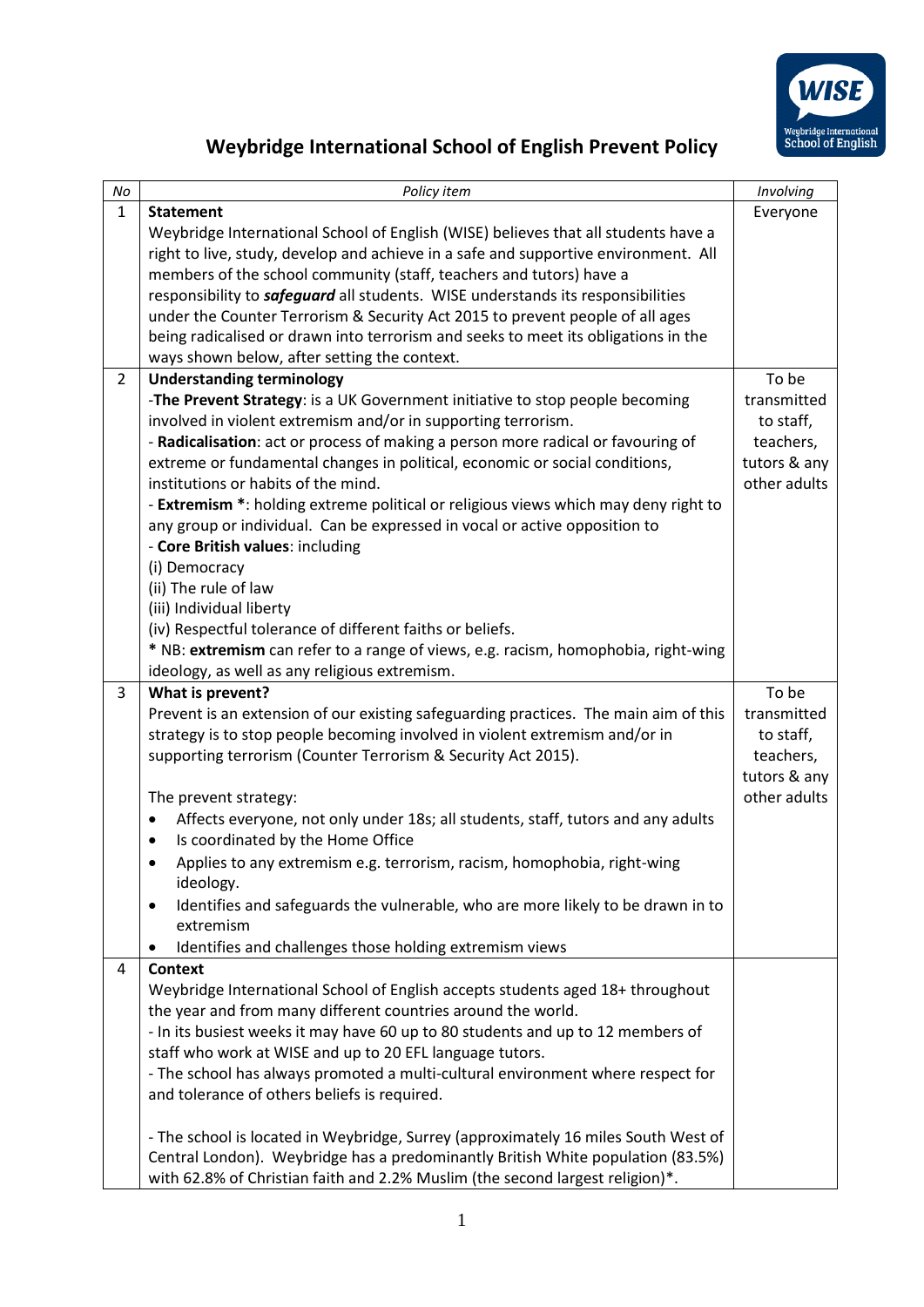|                | *This information was taken from the 2011 census.                                                                                                                                                                                                                                                                                                                                                                                                                                                                                                                                                                                                                                                                                                                                                                                                                                                                                                                                                                                                                                                                                                                                                                                                                                                                                                                                                                                                                                                                                                 |                                                                                                                                 |
|----------------|---------------------------------------------------------------------------------------------------------------------------------------------------------------------------------------------------------------------------------------------------------------------------------------------------------------------------------------------------------------------------------------------------------------------------------------------------------------------------------------------------------------------------------------------------------------------------------------------------------------------------------------------------------------------------------------------------------------------------------------------------------------------------------------------------------------------------------------------------------------------------------------------------------------------------------------------------------------------------------------------------------------------------------------------------------------------------------------------------------------------------------------------------------------------------------------------------------------------------------------------------------------------------------------------------------------------------------------------------------------------------------------------------------------------------------------------------------------------------------------------------------------------------------------------------|---------------------------------------------------------------------------------------------------------------------------------|
| 5              | <b>Strong Leadership</b><br>- Responsibility for ensuring Prevent Duty is met is with Liz Denham.<br>- Responsibility for the Prevent risk assessment/action plan and policy lies with Liz<br>Denham.<br>- Her duties are to ensure delivery of an effective risk assessment/action plan and<br>policy as outlined here.                                                                                                                                                                                                                                                                                                                                                                                                                                                                                                                                                                                                                                                                                                                                                                                                                                                                                                                                                                                                                                                                                                                                                                                                                          | Lead person<br>for<br><b>PREVENT</b>                                                                                            |
| 6              | Risk Assessment of current situation and Action Plan for future<br>- A risk assessment/action plan has been produced showing what is already being<br>done and what still needs to be done; it will be reviewed and updated at least                                                                                                                                                                                                                                                                                                                                                                                                                                                                                                                                                                                                                                                                                                                                                                                                                                                                                                                                                                                                                                                                                                                                                                                                                                                                                                              | Lead person                                                                                                                     |
|                | annually.                                                                                                                                                                                                                                                                                                                                                                                                                                                                                                                                                                                                                                                                                                                                                                                                                                                                                                                                                                                                                                                                                                                                                                                                                                                                                                                                                                                                                                                                                                                                         |                                                                                                                                 |
| $\overline{7}$ | <b>Working with local partners</b><br>- Make and maintain contact with the local Surrey police/local authority Prevent<br>coordinator to understand their role and the support available.<br>- Make contact with local authority to ascertain other useful local agencies.                                                                                                                                                                                                                                                                                                                                                                                                                                                                                                                                                                                                                                                                                                                                                                                                                                                                                                                                                                                                                                                                                                                                                                                                                                                                        | Lead person                                                                                                                     |
| 8              | - Share information with all local organisations as appropriate.<br><b>Understanding risk of extremism</b><br>- Any person connected with, or visiting, the school in any capacity may already<br>hold extremist views or be influenced by a variety of factors such as global events,<br>peer pressure, the media, family views, extremist materials via hardcopy or online,<br>inspirational speakers, friends or relatives being harmed and social networks. ---<br>- Young adults or vulnerable people are more likely to be easily influenced.<br>- Their vulnerability could stem from a range of causes: loss of identity or sense of<br>belonging, isolation, exclusion, mental health problems, sense of injustice,<br>personal crisis, victim of hate crime or discrimination or bereavement.                                                                                                                                                                                                                                                                                                                                                                                                                                                                                                                                                                                                                                                                                                                                           | To be<br>transmitted<br>to staff                                                                                                |
| 9              | <b>Ways to counteract risks</b><br>- Promote a safe and supportive international environment via clear expectations<br>of accepted behaviours and those that will not be tolerated, including<br>radicalisation and extremism.<br>- Promote core British values through induction, the student handbook, notices<br>around school, and via the syllabuses produced. Approach is to educate that this is<br>how things are in UK; may be different to your country.<br>- Where possible, develop critical awareness and thought to counter accepting<br>extremism without question, especially of online material.<br>- Challenge radical or extremist views in any context (formal or informal). In most<br>situations this would require an immediate response, referring to international<br>environment of school, and tolerance expected, then reporting concerns<br>- Be ready to react when world or local events cause upset and the likelihood of<br>conflicting feelings being expressed. Prevent lead to take initiative in these<br>situations.<br>- Have strong filters on IT equipment and clear rules on accessing extremist/<br>terrorist websites/use of social networks to exchange extremist/terrorist views.<br>- Ensure that extremist speakers do not use premises to distribute material or<br>expound views.<br>- Staff, teachers and tutors to be observant and vigilant in noticing any signs of<br>radical or extremist behaviour.<br>- Welfare and all staff, teachers and tutors to work hard supporting any students | Lead person<br>to ensure<br>(a) training<br>for all staff,<br>students<br>and tutors<br>so that (b)<br>delivery is<br>effective |
| 10             | identified as vulnerable.<br><b>Training</b><br>- All staff, teachers & tutors are required to do online training and face to face                                                                                                                                                                                                                                                                                                                                                                                                                                                                                                                                                                                                                                                                                                                                                                                                                                                                                                                                                                                                                                                                                                                                                                                                                                                                                                                                                                                                                | Lead person<br>to prepare                                                                                                       |